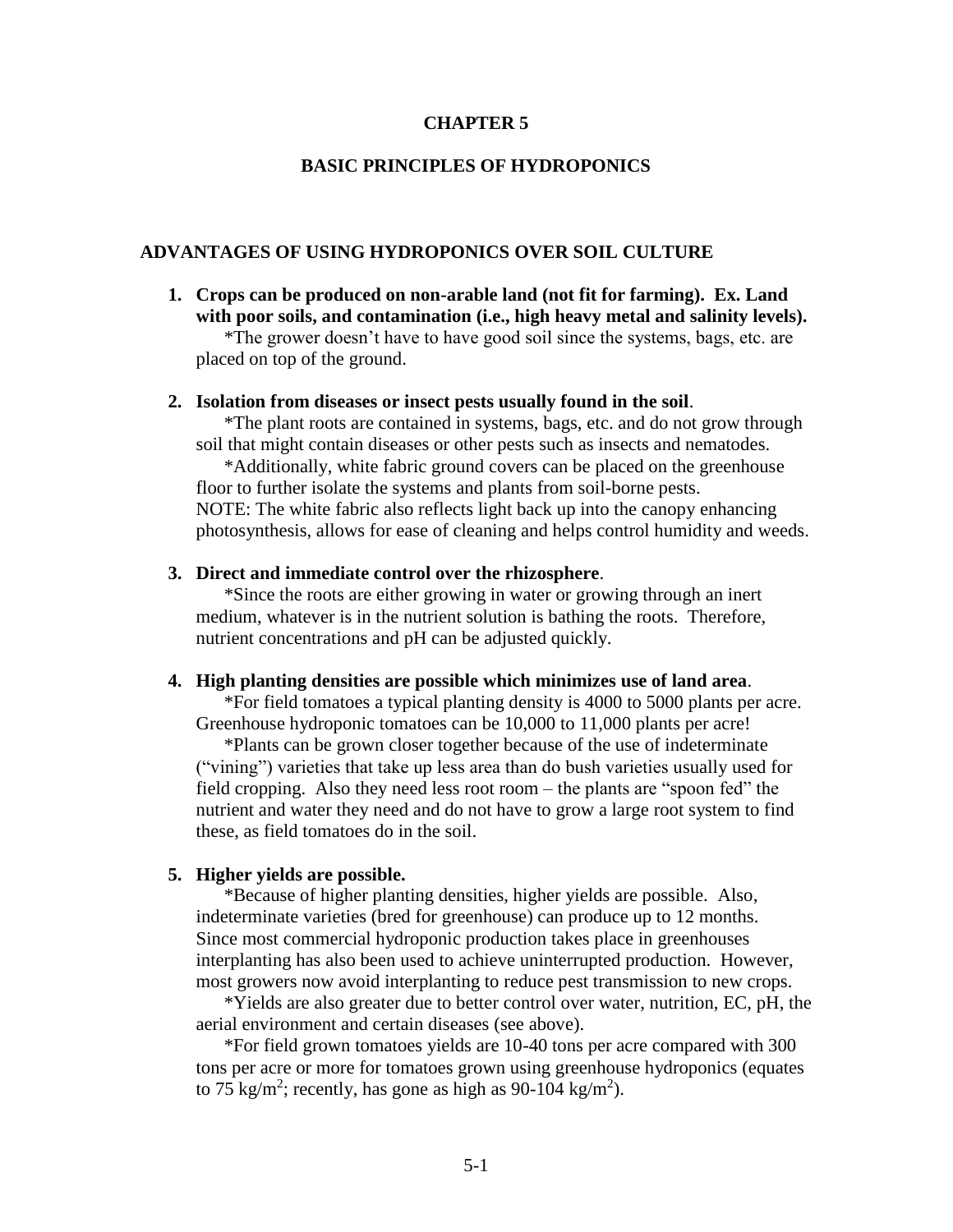## **6. Efficient use of water and nutrients.**

\*In soil culture water may be lost in wetting the soil beyond the reach of the plant roots or from the surface through evaporation.

\*In hydroponic culture, since the nutrient solution is enclosed in a bag, tube, etc., there is no loss of water to soil/air AND little or no water stress in the plant. NOTE: When comparing monetary return for water use – for every gallon of water used to irrigate cotton the grower gets  $1/10<sup>th</sup>$  of a cent. For every gallon of water used to irrigate hydroponic tomatoes, the grower gets over 30 cents!

\*Nutrients (which equate to \$money\$) are also not lost to the soil but retained in the root zone and, in closed systems, are replenished and recycled.

## **7. Ease of cleaning the systems.**

\*The aggregate growing media can be steam sterilized, or simply replaced. \*Whole systems, including the drip irrigation system, can be quickly sterilized using 10% bleach and cleaned of salt build-ups using a mild acid (rinse well).

### **8. No weeding or cultivation is needed**.

## **9. Transplanting of seedlings is easy – No transplant shock.**

 \* In soil culture the root mass can be easily disturbed during transplanting causing root breakage, plant stress and stunted growth for up to a week.

\*In hydroponic culture seeds are started in Rockwool cubes or plugs, then transplanted into larger cubes with holes made for that purpose (see Chapter 9 Transplant Production). There is no disturbance of the root mass, little or no root breakage and therefore minimal plant stress and transplant shock.

#### **10. Fruit of hydroponically grown plants can have more flavor.**

\*Hydroponically grown tomatoes, for example, are picked after they have begun to ripen, which includes the typical red color formation of the fruit (lycopene), the formation of gel within the locules and the characteristic taste. The grower can also raise the EC (electrical conductivity measuring salt levels – see Chapter 8 Fertigation Systems and Nutrient Solutions) in the root zone that tends to stress the plant and enhance fruit flavor.

\*Tomatoes from field grown plants (in many areas) are picked "green", then "gassed" with ethylene which induces lycopene formation but does not enhance the flavor. Therefore, you get nicely colored fruit with little or no taste.

### **ADVANTAGES OF GREENHOUSE CULTURE OVER FIELD CULTURE**

#### **1. Virtual indifference to the seasons.**

\*Crops can be grown year around anywhere: desert southwest (and other high light areas) even in winter when field crops are not; South Pole; the Moon; etc.

#### **2. More efficient use of space.**

\*Due to the vertical nature of the greenhouse and the use of vining crops.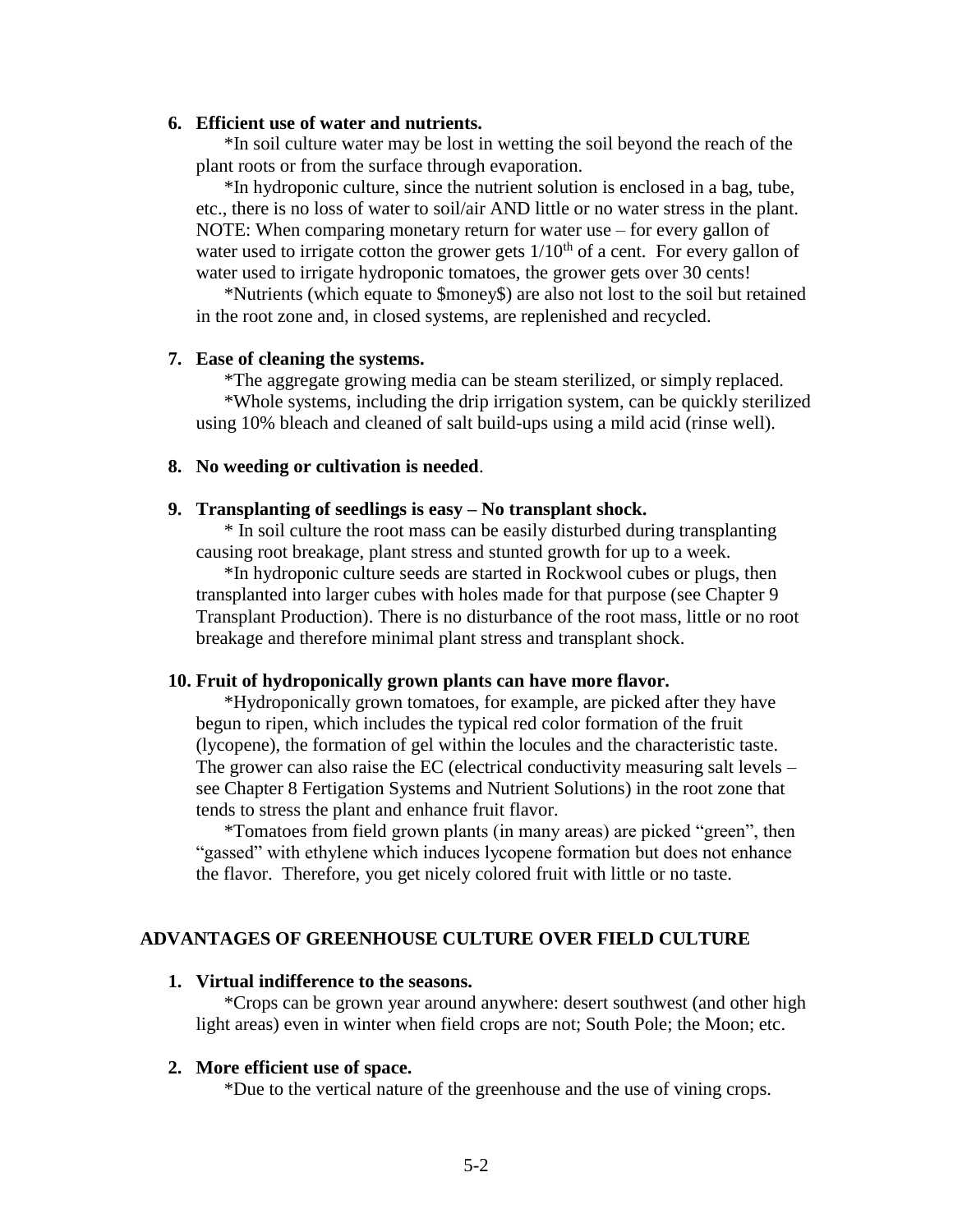### **3. Control over the aerial (upper) portions of the plant to achieve higher yields.**

\*The air temperature and, to some extent, the relative humidity can be regulated to suit the crop under cultivation in the greenhouse environment.

\*Higher than normal (390-400 ppm as of May 2013!) levels of carbon dioxide (up to 800 to 1000 ppm) can be reached using a carbon dioxide generator (burning natural gas) in order to enhance photosynthesis (but this costs money\$\$ !).

 \*Light levels and quality (wavelengths) can be controlled by using artificial lights or by choosing an appropriate shade cloth or glazing. Shade cloth can be used during summer to protect fruit from sunscald. Certain glazings can block UV radiation which can harm plants or allow UV to promote production of anthocyanin (i.e., strawberry fruit, red lettuces, etc.).

**4. The greenhouse can be cleaned more easily than the field (ease of cleaning).**

## **5. The greenhouse environment is suitable for mechanization.**

\*Includes personnel carts for plant maintenance and picking as well as future designs for automated harvesting "robots" (may require changes in plant structure).

## **6. The greenhouse can be a physical barrier to insects and diseases.**

 **\***Specific sanitation practices (washing hands, foot baths, etc.) and the use of insect screening, sticky traps and other IPM methods can keep most insects and diseases out of the greenhouse. The use of beneficials can eradicate or maintain pests at a manageable level (see Chapter 4 Plant Protection).

# **DISADVANTAGES OF GREENHOUSE HYDROPONICS**

## **1. Requires a large capital (\$money\$) input, energy input & labor input.**

\*Any size commercial operation (including irrigation systems, computer controls, etc.) will cost about \$600,000 to \$1,000,000 per acre with the land itself costing \$1000 - \$2000 per acre or more (depending on location).

\*Energy costs can be high and include those for heating (usually burn natural gas), cooling (usually use evaporative cooling) and electricity to run equipment (injectors, computers, motors, sorting/packing/storage equipment, etc.).

\*Labor is daily  $\&$  intensive  $\rightarrow$  wages for year-around workers with benefits.

**2. The grower needs a high degree of competence in plant science, engineering, computer control systems and marketing.**

\*Or experts in these fields need to be hired. This is an intensive form of agriculture where a small problem can escalate to a major disaster very quickly.

## **3. The technology is limited to crops of high economic value.**

\*Since the initial cost of a large commercial facility is so high it would not be profitable to grow anything but crops of high economic value including tomatoes, colored bell peppers, cucumbers, herbs, medicinals and even lettuce which, in a hydroponic greenhouse, can yield multiple crops per year.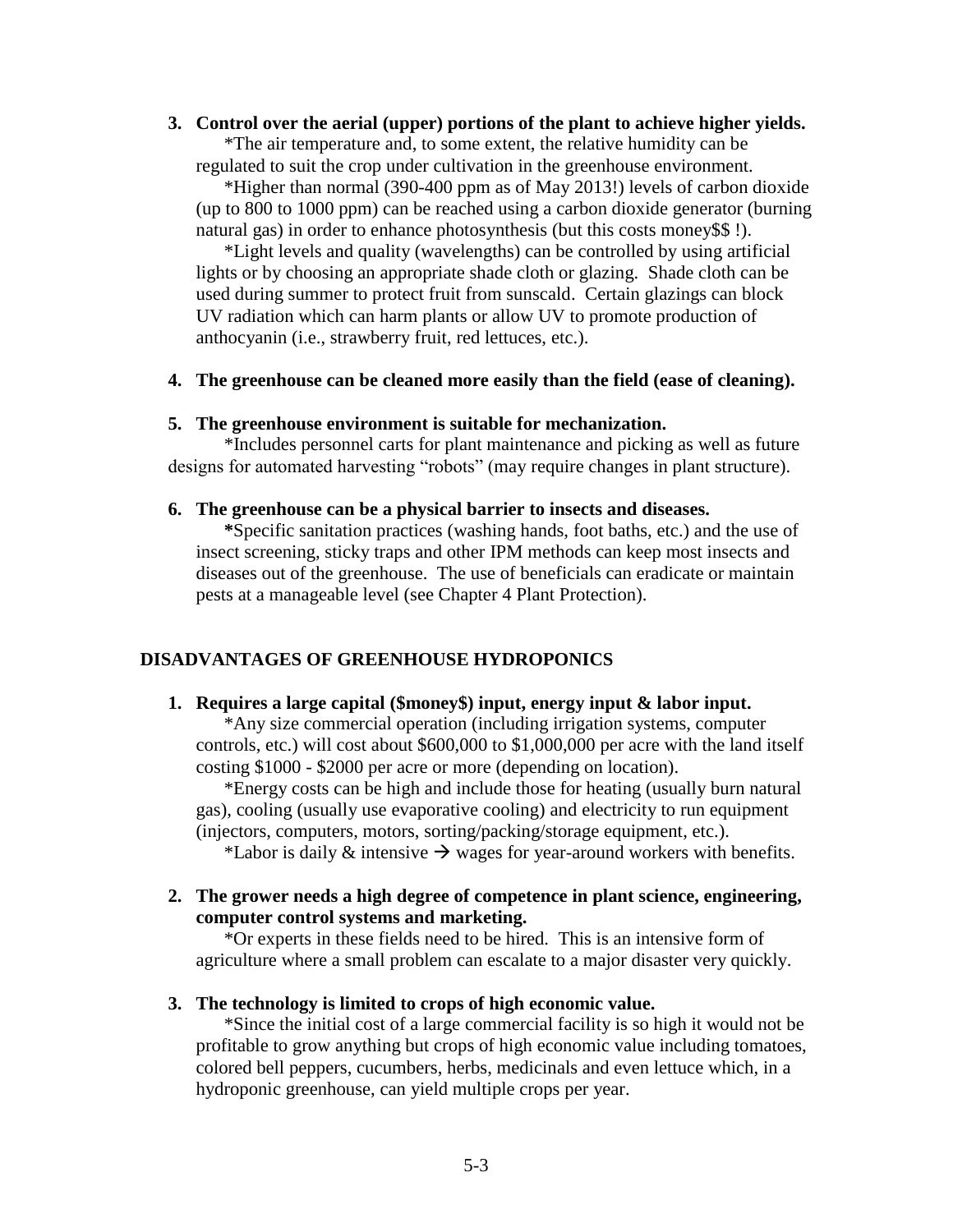**4. Plant diseases and insect pests may be more difficult to control.**

\*Root pathogens that produce water-borne spores (e.g., zoospores of *Pythium*) can be devastating to plants growing in a recirculating system since infected solution could circulate to all plants. NOTE: For treatments see Chapter 4.

\*The greenhouse, with its controlled environment, is a perfect habitat for many types of insects, good (beneficials) and bad (white flies, aphids, thrips, spider mites, shore flies and fungus gnats). Although IPM and biological control are available, the plants will require constant vigilance and swift action.

**5. Back-up generator:** will be needed in case of power failures.

# **REVIEW OF PLANT NEEDS (critical for building hydroponic systems)**

- 1. **Water** Critical for metabolic processes, for transport of substances throughout the plant body (phloem and xylem) and for transpirational cooling.
- 2. **Light** Critical for photosynthesis. (Where you put your system is important.)
- 3. **Inorganic mineral nutrients** at the correct concentrations (EC) and pH levels.
- 4. **Carbon dioxide** Critical for photosynthesis (needed at the leaf surface).
- 5. **Oxygen** Critical for respiration (needed by all parts of the plant including the roots, therefore aeration of the nutrient solution may be required).
- 6. **The proper temperature and relative humidity** (specific to type of plant).
- 7. **Support systems** for the roots and shoots. For plants where the roots hang directly into the nutrient solution and do not provide any support for the plant, mechanical support may be needed. For an indeterminate tomato plant, support for the stem will be needed in the form of hooks, twine and vine clips.

# **TYPES OF HYDROPONIC SYSTEMS**

# **Systems categorized by where the roots are located:**

- 1. **Liquid Culture**: The roots are hanging into the nutrient solution which can be either in the form of a liquid or a mist.
- 2. **Aggregate Culture**: The roots grow into an inert medium such as sand, gravel, Rockwool, perlite, vermiculite, peat moss, foam, coconut coir, etc. and are then irrigated with a complete nutrient solution.

## **Systems categorized by what happens to the nutrient solution:**

- 1. **Open:** The nutrient solution is distributed from a reservoir to the plants and is then "drained to waste" (i.e., not used again).
- 2. **Closed:** The nutrient solution is distributed from a reservoir to the plants. After passing through the root zone it is collected and reused. In large systems the solution should be analyzed, then modified by the additions of water, acid/base, and/or various inorganic elements to return the solution to the appropriate inorganic mineral composition (and EC) and pH. Solution sterilization (UV light, ozone treatment, etc.) is also important so that pathogens from one or a few plants, are not spread to all of the plants.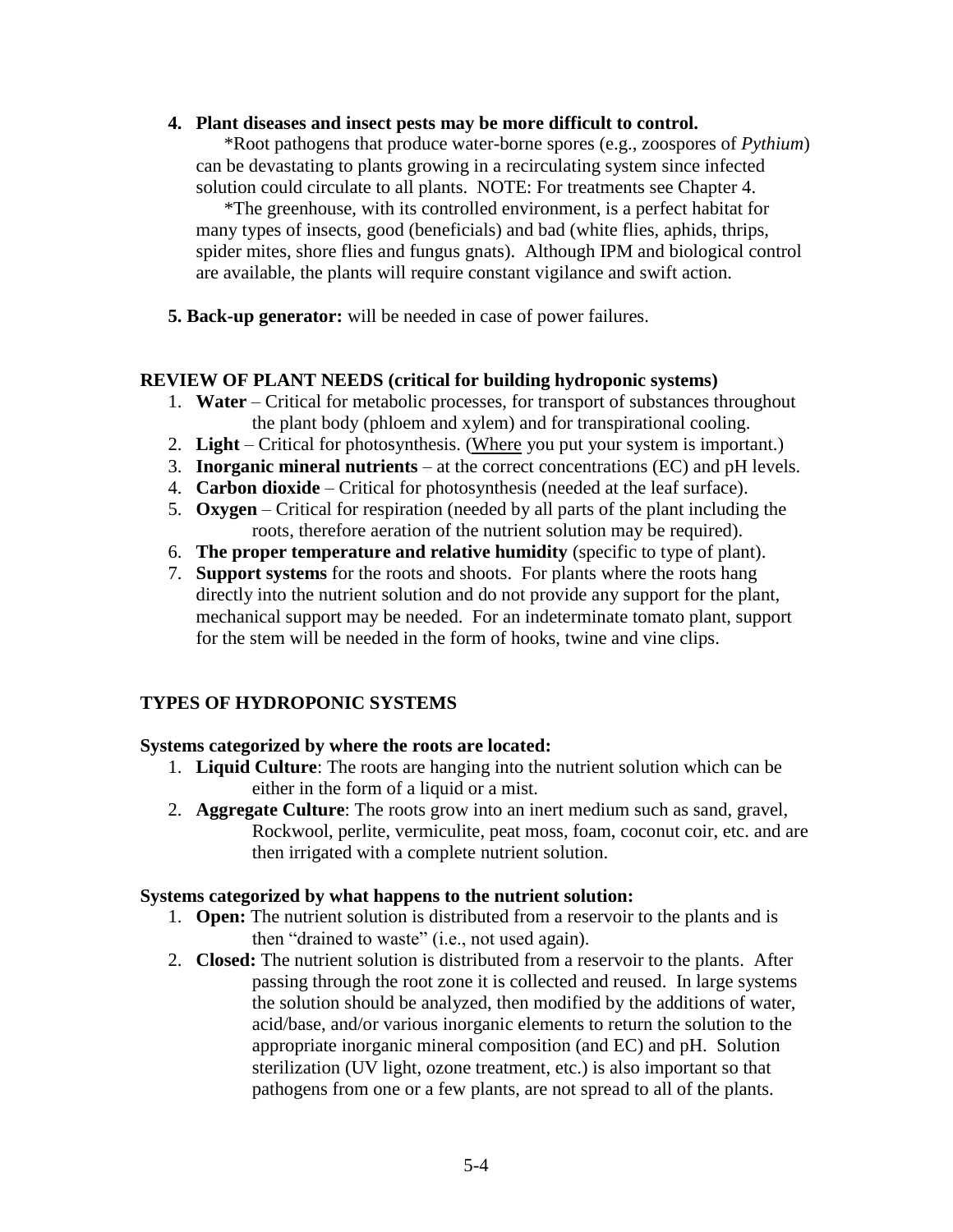# SYSTEM DESIGNS

**1. The basic wick:** The roots grow down through an aggregate medium. A wick (absorbent material) is laced through the medium and hangs down into a reservoir and draws the nutrient solution up into the root zone.

Type of system = Aggregate/Closed Best for small crops.

- **2. The non-recirculating ("air-gap") system:** The roots hang into a nutrient solution reservoir, with the upper part of the root mass suspended in air (air roots to take up needed oxygen) and the lower part of the root mass in direct contact with the nutrient solution (water and nutrient roots).
	- Type of system = Liquid/Closed Option: Aggregate/Closed Any crops can be grown.
- 
- **3. The raft or floating system:** Plants are suspended through Styrofoam boards which float on the surface of the nutrient solution. Oxygen must be supplied to the roots using an aquarium pump and air stones or a "venturi" system. If large Styrofoam cups, filled with perlite or other media, are used, and positioned so

that most of the cup is out of the solution, no pump is needed. Type of system  $=$  Liquid/Closed

Best for lettuce, herbs, etc.

- **4. The flood and drain (or ebb and flow) system:** The roots grow down through an aggregate. The nutrient solution is pumped into the aggregate medium, floods the root zone for a short time, and is then allowed to drain back into the reservoir. Type of system = Aggregate/Closed Best for lettuce, herbs, etc.
- **5. The top feeder system:** The roots grow down through an aggregate. The nutrient solution is delivered to the top of the aggregate medium, percolates through and then either drains to waste or is recirculated into a reservoir.

Type of system = Aggregate/Closed or Open Any crops can be grown;  $bag = tall$  crops.





Aggregrate Option